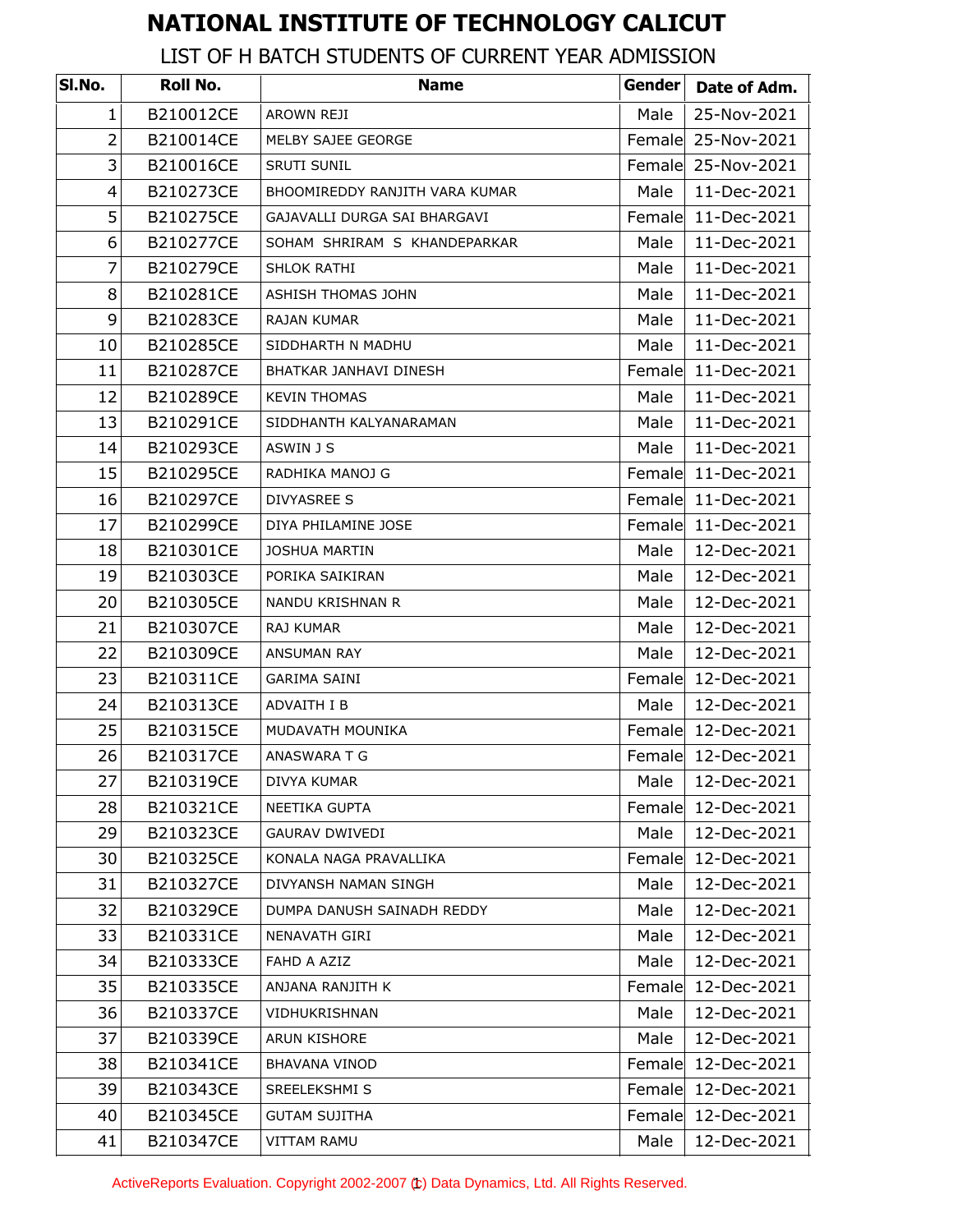| SI.No. | Roll No.  | <b>Name</b>                                | <b>Gender</b> | Date of Adm.       |
|--------|-----------|--------------------------------------------|---------------|--------------------|
| 42     | B210349CE | <b>VYSHNA RAJ E</b>                        | Female        | 12-Dec-2021        |
| 43     | B210351CE | MOHAMMAD SHOAIB                            | Male          | 12-Dec-2021        |
| 44     | B210353CE | <b>MEGHA MAHESH</b>                        | Female        | 12-Dec-2021        |
| 45     | B210355CE | SHIVAM DWIVEDI                             | Male          | 12-Dec-2021        |
| 46     | B210357CE | MITALI JAIN                                | Female        | 12-Dec-2021        |
| 47     | B210359CE | VANTERU DHEERAJ REDDY                      | Male          | 12-Dec-2021        |
| 48     | B210361CE | JAZA NK                                    | Female        | 12-Dec-2021        |
| 49     | B210363CE | AMAL SHAJ                                  | Male          | 12-Dec-2021        |
| 50     | B210365CE | ABHIMANYU RAMAWAT                          | Male          | 12-Dec-2021        |
| 51     | B210367CE | <b>SUNIL YADAV</b>                         | Male          | 12-Dec-2021        |
| 52     | B210369CE | <b>AMAL FARIS</b>                          | Male          | 12-Dec-2021        |
| 53     | B210371CE | PRIYANSHU KUMAR                            | Male          | 12-Dec-2021        |
| 54     | B210373CE | ANJANA A S                                 | Female        | 12-Dec-2021        |
| 55     | B210375CE | <b>SUNIL MAHAVAR</b>                       | Male          | 12-Dec-2021        |
| 56     | B210377CE | KAPPALA NARENDRA KUMAR                     | Male          | 12-Dec-2021        |
| 57     | B210379CE | <b>DIVYASHREE R</b>                        |               | Female 12-Dec-2021 |
| 58     | B210381CE | SHIMAILA PRAVEEN                           |               | Female 12-Dec-2021 |
| 59     | B210383CE | AZEEMA SHANAVAS                            |               | Female 12-Dec-2021 |
| 60     | B210385CE | ANJANA K S                                 |               | Female 12-Dec-2021 |
| 61     | B210387CE | SUMIT KUMAR                                | Male          | 12-Dec-2021        |
| 62     | B210389CE | SANDEEP                                    | Male          | 12-Dec-2021        |
| 63     | B210391CE | AMAN KUMAR                                 | Male          | 12-Dec-2021        |
| 64     | B210393CE | H VISHNUHARI                               | Male          | 12-Dec-2021        |
| 65     | B210395CE | VISHAL KUMAR VERMA                         | Male          | 12-Dec-2021        |
| 66     | B210397CE | <b>ROHAN CHAUHAN</b>                       | Male          | 12-Dec-2021        |
| 67     | B210399CE | ABINLAL S R                                | Male          | 12-Dec-2021        |
| 68     | B210401CE | AVINESH SAHU                               | Male          | 12-Dec-2021        |
| 69     | B210403CE | KOPURI DEVI VENKATAKRISHNA LAKSHMIPRASANNA | Female        | 12-Dec-2021        |
| 70     | B210405CE | DHANRAJ MAHAWAR                            | Male          | 12-Dec-2021        |
| 71     | B210407CE | GAJULA HARI KRISHNA                        | Male          | 12-Dec-2021        |
| 72     | B210409CE | MOHAMMED HISHAM P K                        | Male          | 12-Dec-2021        |
| 73     | B210411CE | MALAVIKA SURESH KUMAR                      | Female        | 12-Dec-2021        |
| 74     | B210413CE | JALWA KHALID ARATTUTHODIKA                 | Female        | 12-Dec-2021        |
| 75     | B210415CE | AYISHA J                                   | Female        | 12-Dec-2021        |
| 76     | B210417CE | NULUKURTHI LEELA SAI HARI                  | Male          | 12-Dec-2021        |
| 77     | B210419CE | DEVIKRISHNA K N                            | Female        | 12-Dec-2021        |
| 78     | B210421CE | NIRANJANA NANDINI                          | Female        | 12-Dec-2021        |
| 79     | B210423CE | CHANDRA BHAN SINGH CHAUHAN                 | Male          | 12-Dec-2021        |
| 80     | B210425CE | <b>FAIZ AHMAD</b>                          | Male          | 12-Dec-2021        |
| 81     | B210427CE | SURAJ SINGH ANDERIA                        | Male          | 12-Dec-2021        |
| 82     | B210429CE | MOHAMMED JASEEL ZAMAN K P                  | Male          | 12-Dec-2021        |
| 83     | B210431CE | <b>KATRAVATH VIKAS</b>                     | Male          | 12-Dec-2021        |
| 84     | B211253CE | BOMMI SAI SUBRAHMANYAM                     | Male          | 13-Dec-2021        |
| 85     | B211255CE | <b>BALASANKAR J</b>                        | Male          | 13-Dec-2021        |

ActiveReports Evaluation. Copyright 2002-2007 (2) Data Dynamics, Ltd. All Rights Reserved.